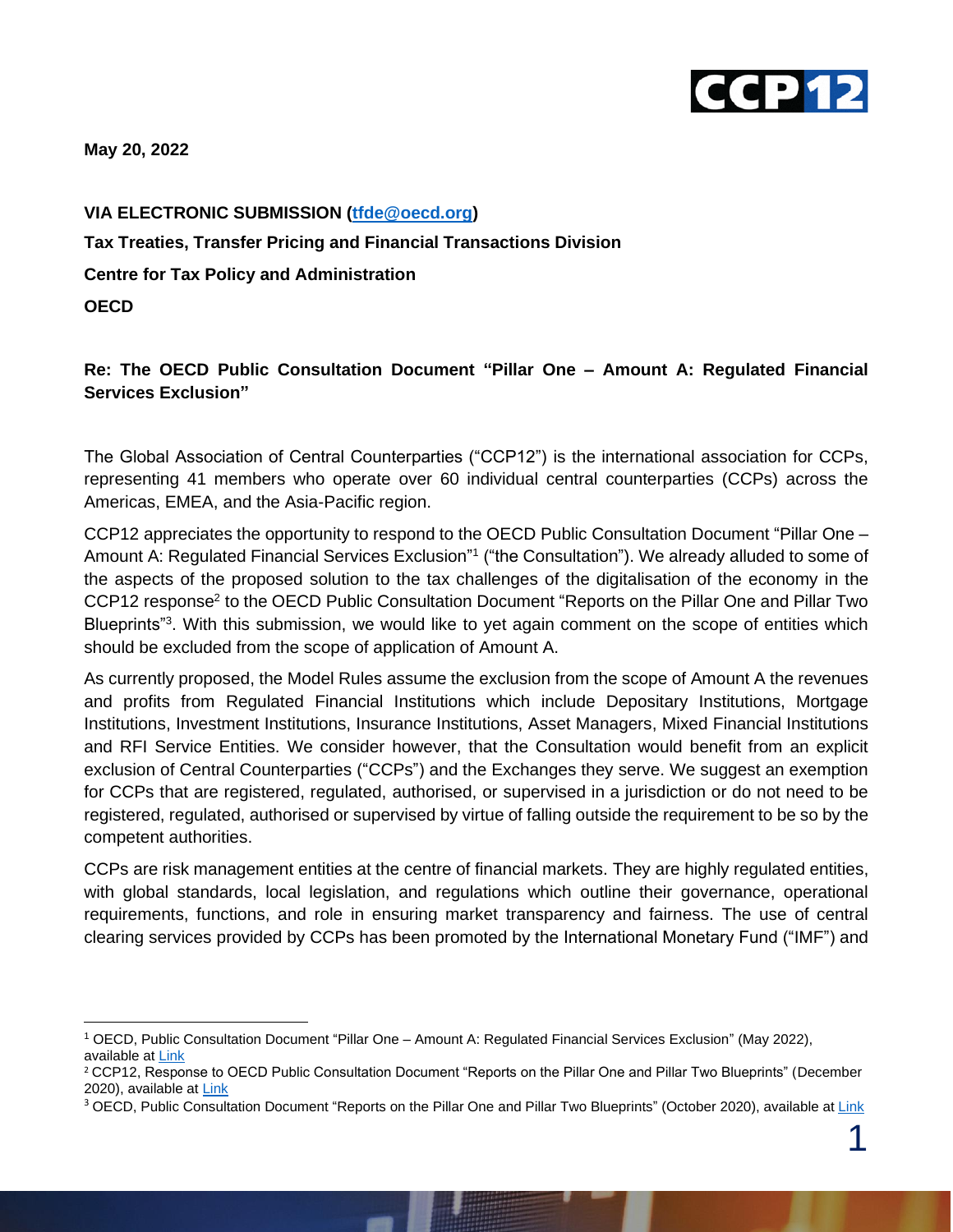

the global financial standard setting bodies, following the G20 commitments to increase their use in the aftermath of the Great Financial Crisis of 2007-2009<sup>4</sup>.

It is the clear view of CCP12 and its members that the regulated central clearing space of finance is a sector where the policy challenges of digitalisation do not present themselves and that the OECD work would benefit from an explicit exclusion. Clarity around it would be beneficial not only for CCPs, but also Banking, Insurance and Asset Management companies that are often the primary participants in the markets for which CCPs provide clearing services.

CCP12 believes that exclusion of CCPs is warranted on the basis of the following key attributes:

- CCPs are highly regulated entities, subject to local regulatory requirements in their home jurisdiction that are consistent with international standards (i.e., PFMIs<sup>5</sup>) that are driven by the G20 and other multilateral organisations. These requirements cover, among other things, governance, membership, operations, risk management and geographical scope. Similarly to banks, a number of CCPs are also formally authorised credit institutions subject to additional prudential requirements.
- The markets that CCPs serve include, amongst others:
	- 1. Government and corporate bond markets (primary, secondary, repo markets, and derivatives), including with Public Treasuries, Debt Management Offices and Central banks as members or participants;
	- 2. Equity markets (primary, secondary, securities financing markets, and derivatives markets); and
	- 3. Commodities markets (including cash-settled and physically settled and delivered agricultural goods and soft commodities, energy products such as oil and natural gas, and a wide variety of metals).

In addition to these primary considerations, we would note that if CCPs were to be considered in the scope, attention would need to be paid to the specific nature of CCPs' fee policies. CCPs interpose themselves between trades conducted by their members, acting as buyer to every seller and seller to every buyer. CCPs do not have positions of their own, but the entire members' trading volume is processed by the CCP. Thus, substantial technical consideration would be required to consider what the correct metrics, if any, would be for CCPs.

The importance of the issue of an appropriate design of a taxation framework for CCPs has also been emphasised in the IMF paper "Applying the Central Clearing Mandate: Different Options for Different Markets"<sup>6</sup>. As the authors rightfully observe, "[i]t is important to consider these [domestic and international] tax issues when designing the CCP framework in order to ensure that the tax rules do not create market distortions and inefficiencies that could undermine the clearing process itself." With that in mind, we call for an explicit exclusion of CCPs from the scope of application of Amount A envisaged under the Pillar One rules, as justified above.

<sup>&</sup>lt;sup>4</sup> G20 Leaders Statement: The Pittsburgh Summit (Nov. 2011), available at [Link](http://www.g20.utoronto.ca/2009/2009communique0925.html)

<sup>&</sup>lt;sup>5</sup> CPSS, IOSCO, Principles for financial market infrastructures (April 2012), available a[t Link](https://www.bis.org/cpmi/publ/d101a.pdf)

<sup>&</sup>lt;sup>6</sup> International Monetary Fund, "Applying the Central Clearing Mandate: Different Options for Different Markets" by John Kiff,

Alessandro Gullo, Cory Hillier, and Panagiotis Papapaschalis, WP/22/14 (January 2022), available at [Link](https://www.imf.org/en/Publications/WP/Issues/2022/01/28/Applying-the-Central-Clearing-Mandate-Different-Options-for-Different-Markets-512017)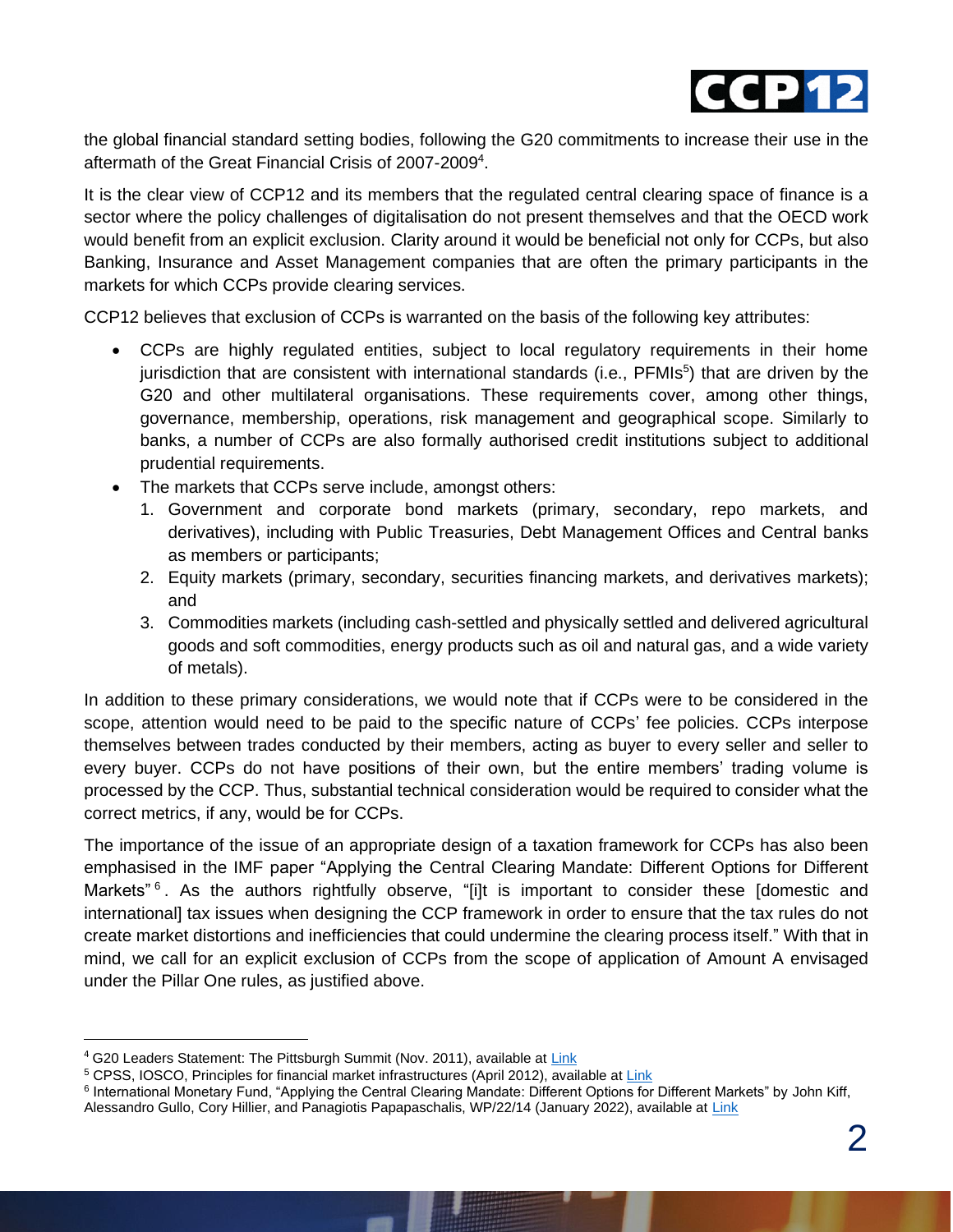

## **About CCP12**

CCP12 is the global association for CCPs, representing 41 members who operate over 60 individual central counterparties (CCPs) across the Americas, EMEA, and the Asia-Pacific region.

CCP12 promotes effective, practical, and appropriate risk management and operational standards for CCPs to ensure the safety and efficiency of the financial markets it represents. CCP12 leads and assesses global regulatory and industry initiatives that concern CCPs to form consensus views, while also actively engaging with regulatory agencies and industry constituents through consultation responses, forum discussions and position papers.

For more information, please contact the office by e-mail at [office@ccp12.org](mailto:office@ccp12.org) or through our website by visiting [www.ccp12.org.](http://www.ccp12.org/)



## **CCP12 Members**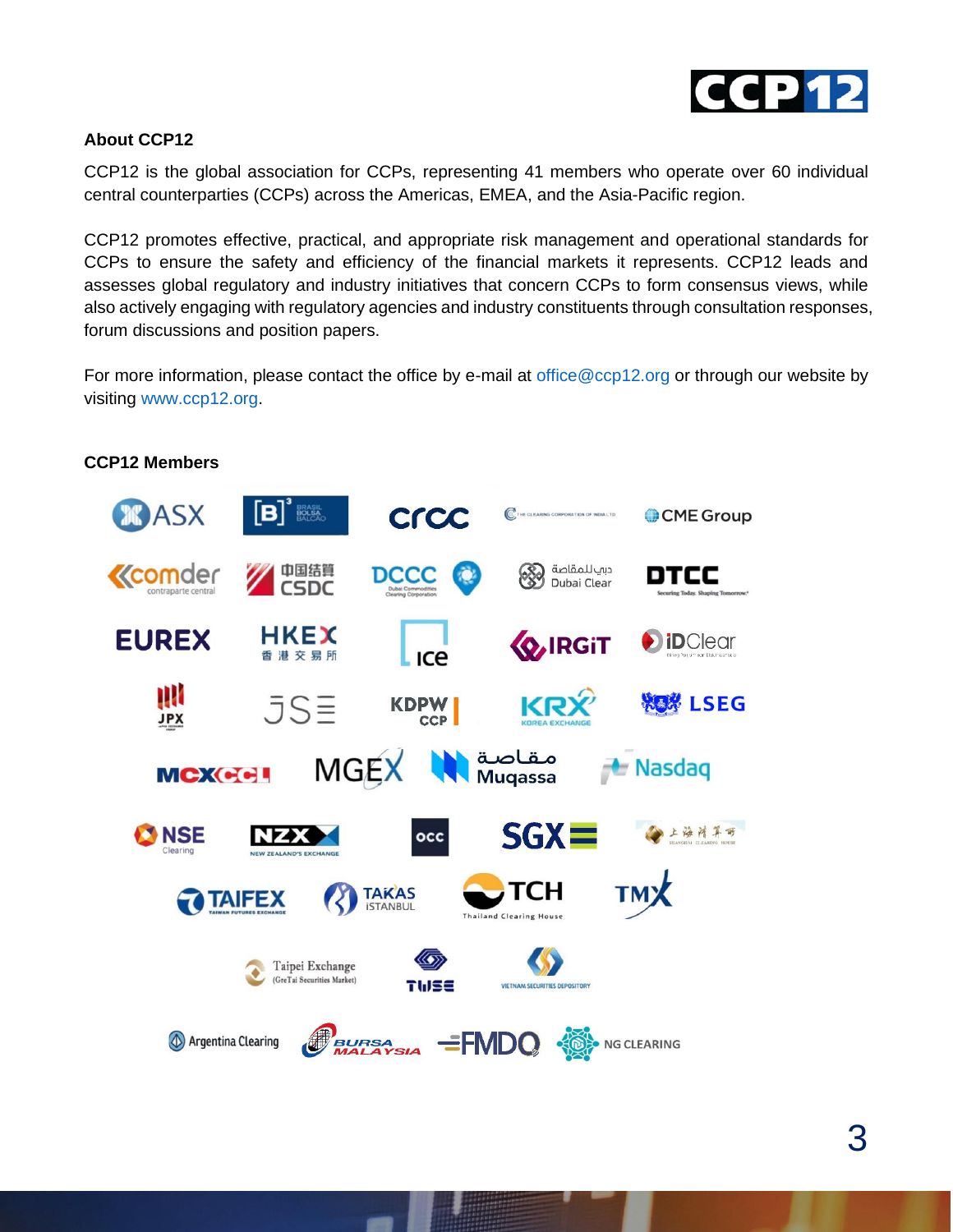

| <b>CCP12 Primary Members</b>                                      | <b>Website</b>                                  |
|-------------------------------------------------------------------|-------------------------------------------------|
| <b>Australian Securities Exchange</b>                             | http://www.asx.com.au/                          |
| <b>B3</b>                                                         | http://www.b3.com.br/en_us/                     |
| Camara de Riesgo Central de Contraparte de Colombia, S.A.         | http://www.camaraderiesgo.com                   |
| <b>Chicago Mercantile Exchange Group</b>                          | http://www.cmegroup.com/                        |
| <b>China Securities Depository &amp; Clearing Corporation Ltd</b> | http://www.chinaclear.cn/english/en_index.shtml |
| <b>Clearing Corporation of India Ltd</b>                          | http://www.ccilindia.co.in                      |
| <b>Comder, contraparte Central S.A</b>                            | http://www.comder.cl                            |
| <b>Depository Trust &amp; Clearing Corporation</b>                | http://www.dtcc.com                             |
| <b>Dubai Clear LLC</b>                                            | www.dubaiclear.ae                               |
| <b>Dubai Commodities Clearing Corporation</b>                     | http://www.dccc.co.ae/                          |
| <b>Eurex Clearing Group</b>                                       | http://www.eurexclearing.com                    |
| Hong Kong Exchanges and Clearing Limited                          | http://www.hkex.com.hk                          |
| <b>Indonesia Clearing and Guarantee Corporation</b>               | https://www.idclear.co.id/en                    |
| Intercontinental Exchange, Inc.                                   | http://www.theice.com                           |
| Izba Rozliczeniowa Giełd Towarowych S.A.                          | https://www.irgit.pl/en                         |
| <b>Japan Securities Clearing Corporation</b>                      | http://www.jpx.co.jp                            |
| JSE Clear Pty (Ltd.)                                              | http://www.jse.co.za                            |
| KDPW_CCP S.A.                                                     | https://kdpwccp.pl/en                           |
| <b>Korea Exchange</b>                                             | http://www.krx.co.kr                            |
| <b>London Stock Exchange</b>                                      | http://www.lseg.com                             |
| <b>Multi Commodity Exchange Clearing Corporation Limited</b>      | www.mcxccl.com                                  |
| Minneapolis Grain Exchange, Inc.                                  | http://www.mgex.com                             |
| <b>Nasdaq Clearing AB</b>                                         | http://www.nasdaq.com                           |
| <b>NSE Clearing Limited</b>                                       | https://www.nscclindia.com/                     |
| <b>New Zealand Clearing and Depository Corporation Limited</b>    | https://www.nzx.com/services/nzx-clearing       |
| <b>Options Clearing Corporation</b>                               | http://www.theocc.com                           |
| <b>Shanghai Clearing House</b>                                    | http://www.shclearing.com                       |
| <b>Singapore Exchange Limited</b>                                 | http://www.sgx.com                              |
| <b>Taipei Exchange</b>                                            | http://www.tpex.org.tw                          |
| <b>Taiwan Futures Exchange</b>                                    | http://www.taifex.com.tw                        |
| <b>Taiwan Stock Exchange</b>                                      | http://www.twse.com.tw                          |
| <b>Takasbank</b>                                                  | https://www.takasbank.com.tr/en                 |
| <b>Thailand Clearing House</b>                                    | https://www.set.or.th/tch/en                    |
| The Securities Clearing Center Company                            | https://mugassa.sa/                             |
| <b>TMX Group</b>                                                  | https://tmx.com/                                |
| <b>Vietnam Securities Depository</b>                              | https://vsd.vn/en/                              |
| <b>CCP12 Observer Members</b>                                     | Website                                         |
| <b>Argentina Clearing S.A</b>                                     | http://www.argentinaclearing.com.ar/            |
| <b>Bursa Malaysia Berhad</b>                                      | https://www.bursamalaysia.com/                  |
| <b>FMDQ Clear Limited</b>                                         | https://fmdqgroup.com/                          |

L

**SHIP**